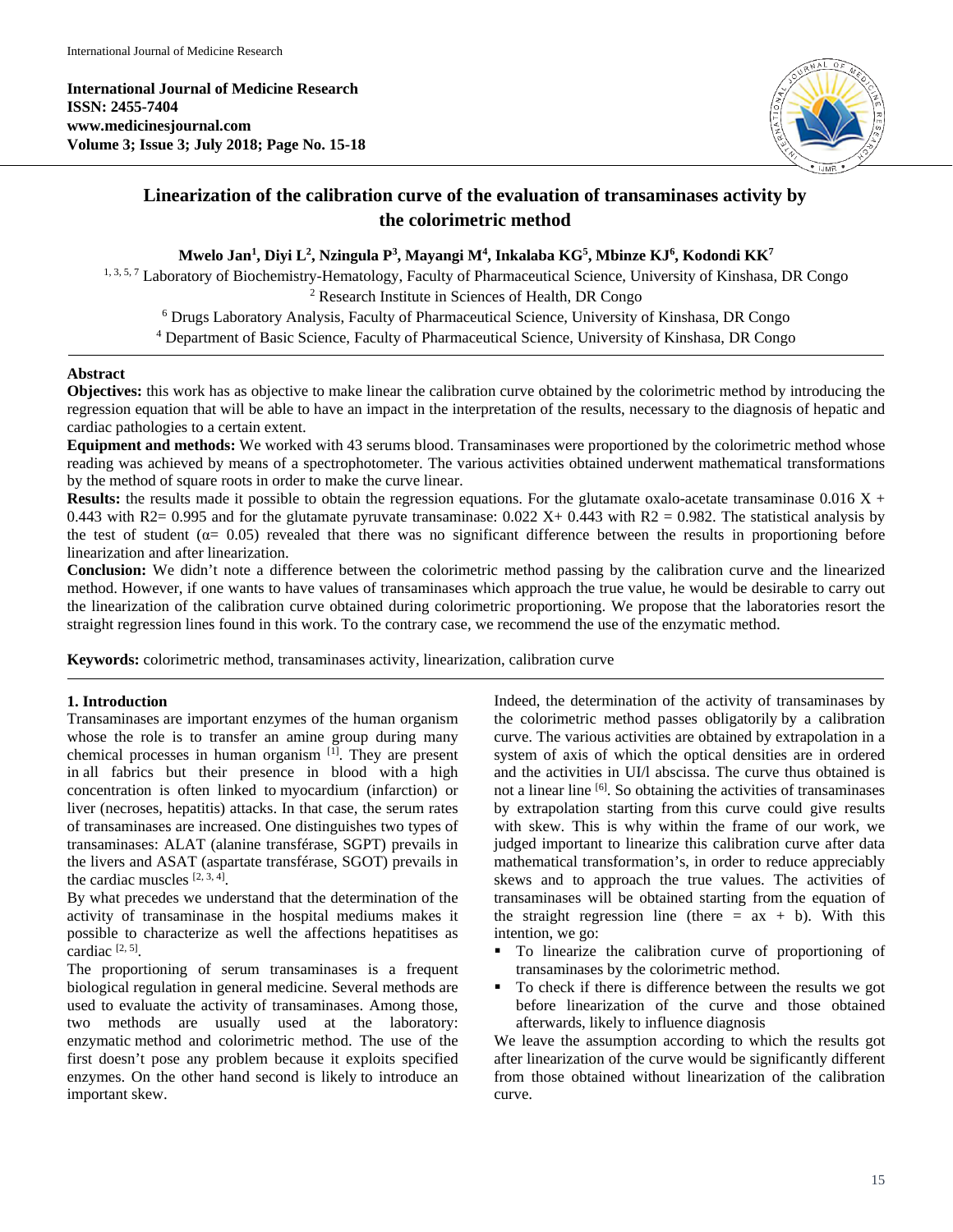#### **2. Equipment and Methods Patients**

We worked with 43 serums of the people who attend the laboratory of biochemistry-hematologic of Faculty of pharmaceutical Science of the University of Kinshasa. The total blood taken in a dry tube was centrifuged (centrifugal machine sigma) with 3000 turns during 5 minutes and then elutriated. Evaluation of the activity of transaminases were proportioned by the colorimetric method whose reading was achieved by means of a spectrophotometer (Spectronic 200). The various activities were found by extrapolation on the calibration curve which takes a curvilinear form [6].

## **Mathematical transformations of the results**

There exist several processes of mathematical transformation aiming at returning a curve linear such as those using the mathematical logarithms, opposite, the roots squares etc. [7, 8]. In our case, we chose the method using the squares roots. Then the data transformation having been used for the development of calibration curve by mathematical equations in order to obtain a linear straight regression line of the form there  $=$  ax  $+$  B. The activities were obtained starting from this new curve. The oxalo-acetic acid reacts with 2.4 dinitrophenyl hydrazine to form Hydrazone. The intensity of colouring of formed hydrazone is directly proportional to the produced quantity of oxaloacétate, therefore directly proportional to the activity of GOT  $[9]$ .

The intensity of colouring of formed hydrazone is directly proportional to the produced quantity of pyruvic acid, therefore directly proportional to the activity of GPT  $[9, 10]$ .

#### **Comparison of the results by a statistical test**

The two series of results were compared by statistical methods in particular the test of student after checking of the homoscedasticity.

The results got after linearization of the curve were compared by the test of student (comparison of two averages) with those obtained by the method of reference in order to conclude with a significant difference or not between the two methods. To test the statistical assumption, one Formula One a worthless assumption (H0) and an alternative assumption (H1). The problem consists in using the results of the sample to reject H0 or not. One calculates the variable with this intention "T". If T calculated is lower than T tabular with the threshold of significance chosen, we keep the assumption i.e. we consider the difference observed is no significant; on the other hand if T calculated is higher than T tabular, it there is rejection of the worthless assumption, we say that the difference observed is real  $[11, 12]$ .

#### **3. Results**

#### **3.1 Result of the linearization**

Linearization of the calibration curve of the GOT

The graphs of calibration curve GOT before and after linearization are mentioned below:



**Fig 1:** Calibration curve GOT before Linearization



**Fig 2:** Calibration curve GOT after Linearization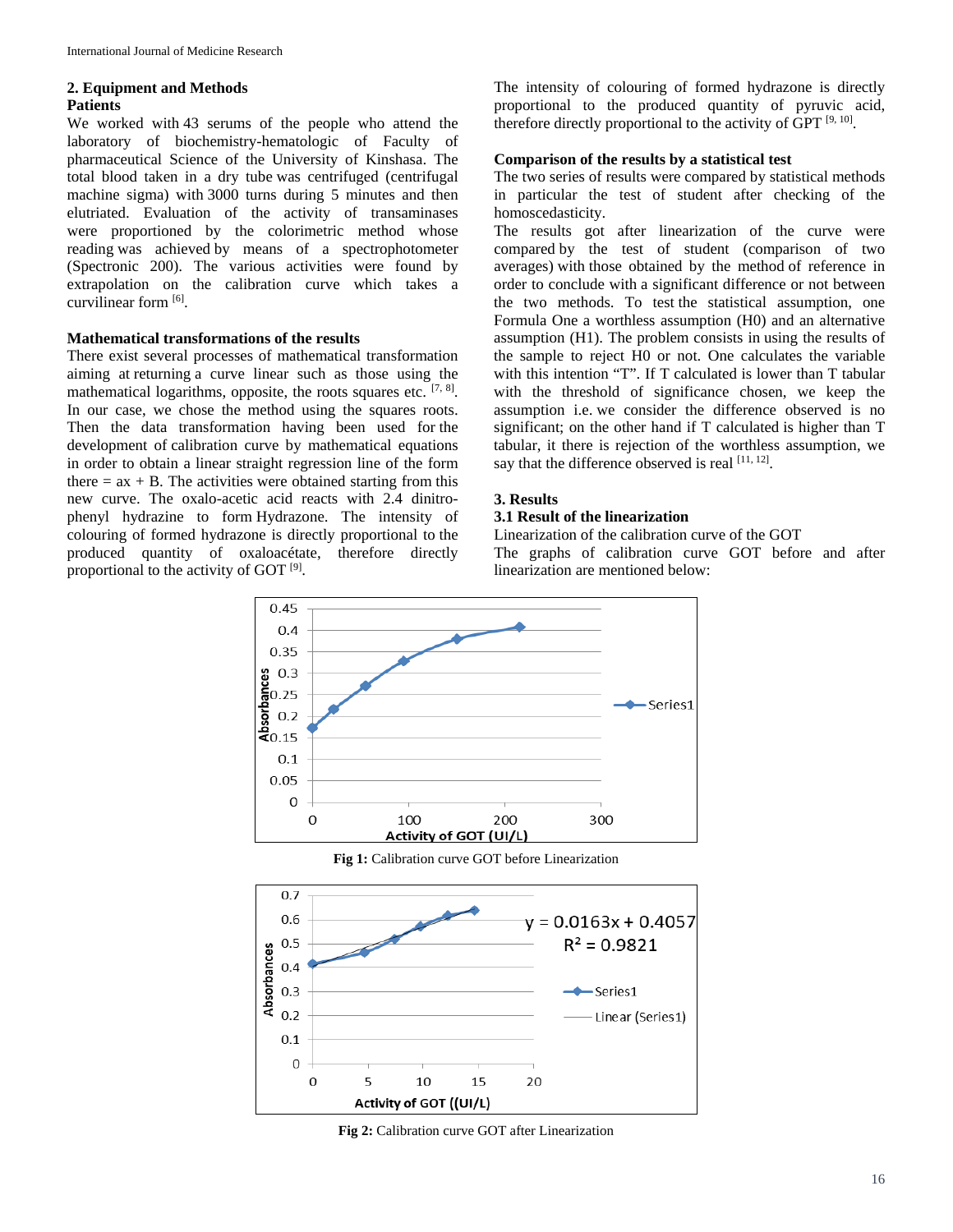The linearization of this curve made it possible to obtain a line of the form Y = Ax+b is Y =  $0.0163X+0.4057$  with R2=0.9821 Linearization of the calibration curve of the GPT

The graphs of calibration curve GPT before and after linearization are mentioned below:





**Fig 4:** Calibration curve GPT after Linearization

## **3.2 Comparison of the results between the two methods**

The results found after linearization of the curve were compared with those found before linearization to see whether there would be no significant difference between the two

methods. The selected statistics are that of student. Before its application, a test of homoscedasticity was carried out whose results are included in table I

|                        | GOT        | GPT |
|------------------------|------------|-----|
| dcalculed <sup>-</sup> |            |     |
| tabular                | $\epsilon$ | "   |

F calculated < Ftabular then the variances are homogeneous; we can apply the test of student. The résults of data analysis by the test of student are included in table II.

| <b>Parameters</b>          | Taon II. Results of the allarysis of the data by the test of student<br>Activity of GOT en UI/L              |        | Activity of GPT en UI/L |         |
|----------------------------|--------------------------------------------------------------------------------------------------------------|--------|-------------------------|---------|
|                            | Méthod without linearization Méthod with linearization Méthod without linearization Méthod with linearzation |        |                         |         |
| Average                    | 105.85                                                                                                       | 92.84  | 17.024                  | 12.823  |
| Variance                   | 1176.96                                                                                                      | 983.62 | 359.09                  | 299,097 |
| T calculeted               |                                                                                                              |        | 1.073                   |         |
| Ttabular $\alpha = 0.05$ ) | .9867                                                                                                        |        | 1.9867                  |         |

Table II. Results of the analysis of the data by the test of student

# **4. Discussion**

Our work consisted in linearizing the calibration curve obtained during the proportioning of transaminases by the colorimetric method. We initially proportioned the samples by the colorimetric method which passes obligatorily by the calibration curve. The activities of transaminases are obtained